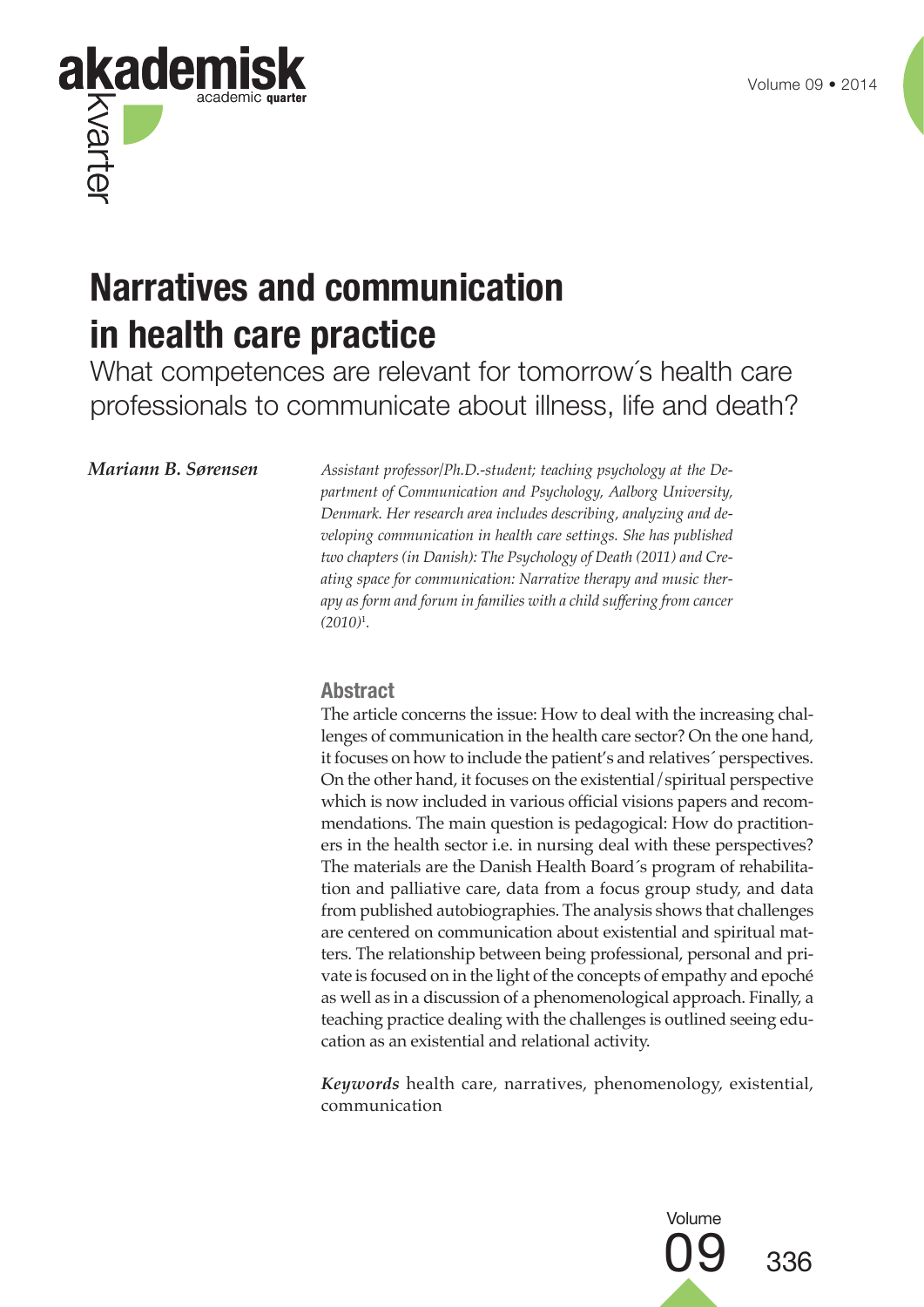

#### **Introduction**

A wave is currently washing across the world. Qualitative health research is discussed in books, in journals and at conferences. The discussion is part of both an international and various national agendas, focusing on the political, the scientific, and the ethical and practical challenges within contemporary health care services. In the years to come a global challenge is to reorganize the health care service with the purpose of engaging the population in health promotion and the purpose of making individuals and groups co-constructors of health and well-being (Aldridge, 2004). This article is based on impressions gained by attending conferences in the U.S., Canada, Europe and Denmark in 2012-14<sup>2</sup> . In Denmark in 2012, a local challenge came up as the National Health Board presented a new program for rehabilitation and palliative care as part of a general cancer treatment plan<sup>3</sup>. In this program the bio-psycho-social model includes an existential/spiritual perspective, and the program focuses on the resources of patients and relatives. The Health Board estimates that counseling and support should be part of ordinary communication and dialogue between patients, professionals and relatives for 70% of patients living with a cancer-diagnosis; 25% of patients will need a professionally led effort, and 5% will need a special effort. It is stated that counseling can also be provided as part of educating patients individually or in groups. This means that communication on these topics is to be part of practice for health care professionals dealing with cancer treatment, not only for "experts" such as priests or psychologists as has been the practice.

Multiple perspectives are to be considered and multiple voices are to be heard, resulting in challenges for health care practice as well as for qualitative health research. Research and published narratives about illness, especially narratives about being a cancer patient, indicate that a cancer diagnosis often incites questions of an existential nature. Existential and spiritual topics may not be new in a health care context, but the official requirement that professionals are able to communicate about these matters is new. To elucidate challenges related to this kind of communication as well as the challenges concerning multivoicedness I want to illustrate how narratives (i.e. autobiographies) and creative approaches (i.e. arts) can be part of future practice in educating health care professionals. This means a practical focus concerning commu-

Volume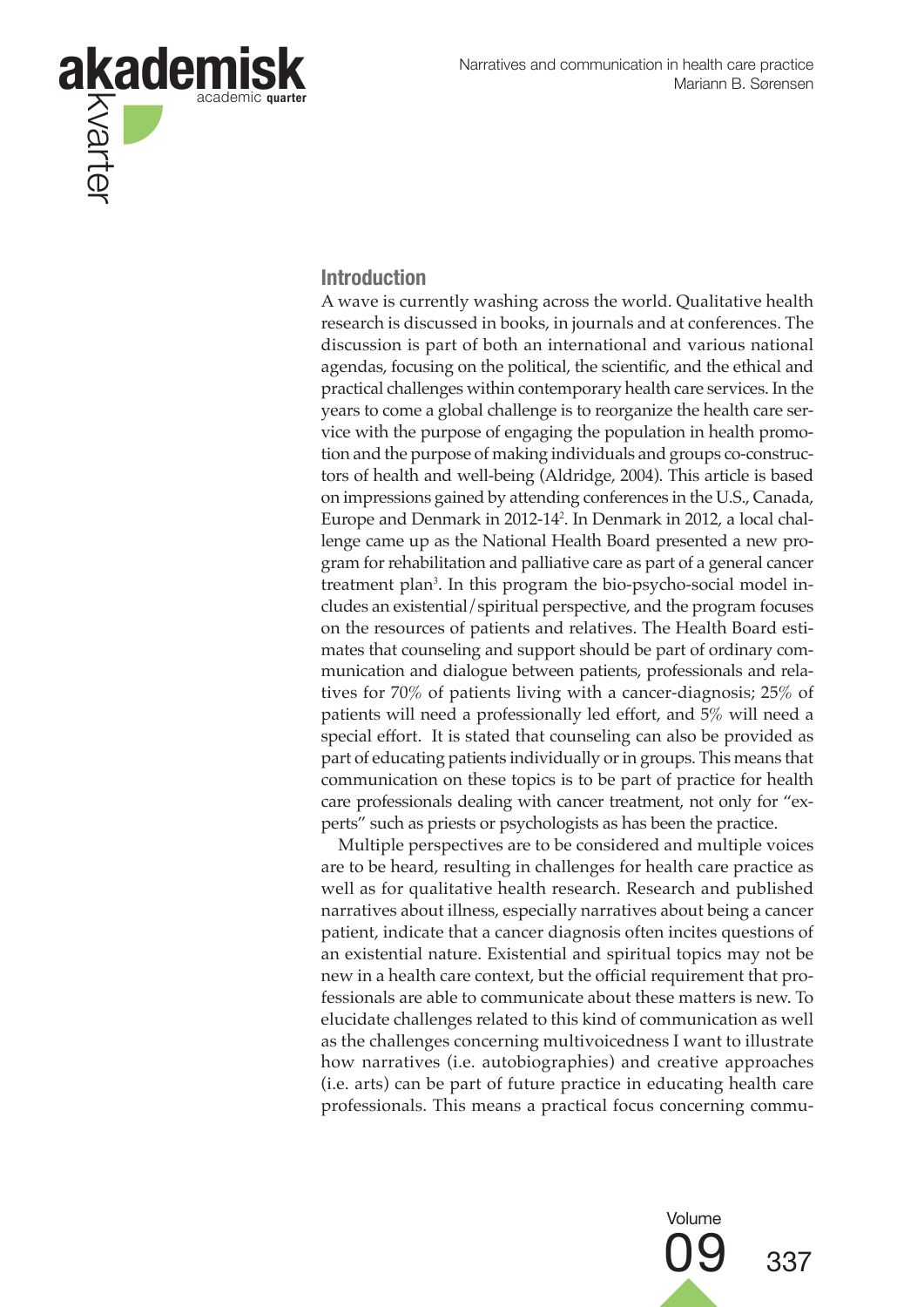

nication and a theoretical focus concerning a renewed phenomenological approach.

Since 2000 a veritable wave of autobiographies of illness experiences swept across the entire Western world. In *Läkertidningen*, the Swedish equivalent of the *American Journal of Clinical Medicine,* the development of this genre is described as a result of the development of a more independent patient role and a focus on the patient´s perspective.The perspective now includes relatives, which leads to an examination of how to deal with multivoicedness. The genre fulfills an important function in modern man's search for answers to what remains unanswered in the case of illness: "Why was I struck by illness? Do my illness and my suffering make any sense? How do I live with a chronic illness?" (Häggblom and Mattsson, 2007, my translation). Apparently, people want to share narratives about illness and these reports seem to have an audience. What might explain the interest is that some experiences are not articulated or processed adequately within the health care system together with the fact that the publishing boom happened at the same time as a considerable activity in various patient organizations was going on. Experiences about being ill are also shared as e-communication and the number of private blogs on the internet increases day by day.

In the period from 2000 until now there has been an intensive focus on developing communication skills within the community of health care professionals. The Calgary-Cambridge guide has become a widespread model all over Europe for developing skills for communicating with patients in medicine (Silverman, 2005). Books using the model were published in Denmark (Carlsson and Ege, 2010; Christensen et al., 2011), and since 2010 a communication program based on the guide was conducted at a large regional hospital involving all employees with patient contact (Ammentorp et al., 2014). The model consists of 71 topics that may be supportive for the doctor conducting a consultation, and students are trained in labs often with actors simulating being patients. The model guides the medical interview, and some focus is on the human side of medicine, i.e. the patient's perspective as well as on the doctor showing empathy. Yet, I shall argue why this model is not adequate for what we are dealing with here: communication about existential and spiritual matters. First of all, the medical interview aims at providing strategies for intervention based on a diagnosis; here our aim is

> Volume 09 <sub>338</sub>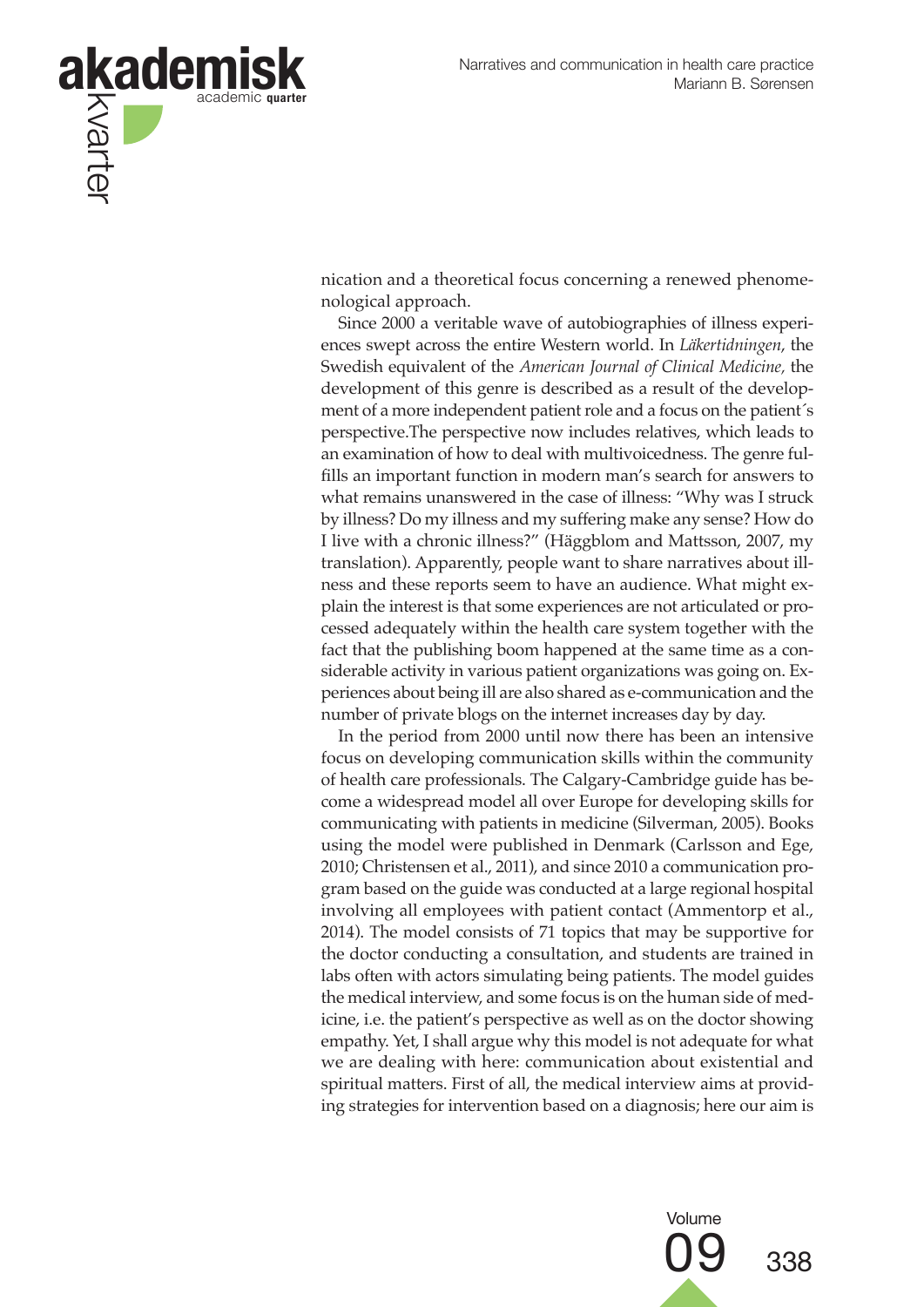

understanding or examining narratives expressing the experience of illness (or of dying).

Communication in medical education is often detached from the medical content, and students do not perceive communication as a key part of their clinical learning; they rather perceive communication lessons as an add-on. This is the problem the Calgary-Cambridge guide is meant to solve, but this change may take years (Silverman, 2009). This is probably also the case in the learning practice of the nursing profession. I want to zoom in on practice and training, to show how autobiographies and arts can be put into play in teaching concerning communication. The lack of a precise language concerning existential and spiritual matters is a barrier to developing the dialogue; we are at the very beginning of developing a language suitable for this purpose. I return to this theme later, but first I introduce voices of professionals and voices of patients.

### **Voices of professionals**

Teaching communication on a special course for nurses working with cancer patients, I asked these professionals (newly qualified as well as experienced nurses) about problems concerning communication with patients and their relatives. They listed these issues:

How can I perceive the unspoken, tacit knowledge which is often the most important information on how patients and caregivers perceive the distressing experiences of being ill?

What do I do when the conversation takes an unexpected turn?

How do I communicate about hope?

How can I become aware of what I am actually doing in a difficult situation or conversation?

How can I use the theory of narratives in practice?

No existing models of communication strategy seem to neither solve these challenges nor give adequate answers to these questions. As this was a special course and some of the participants were experi-

Volume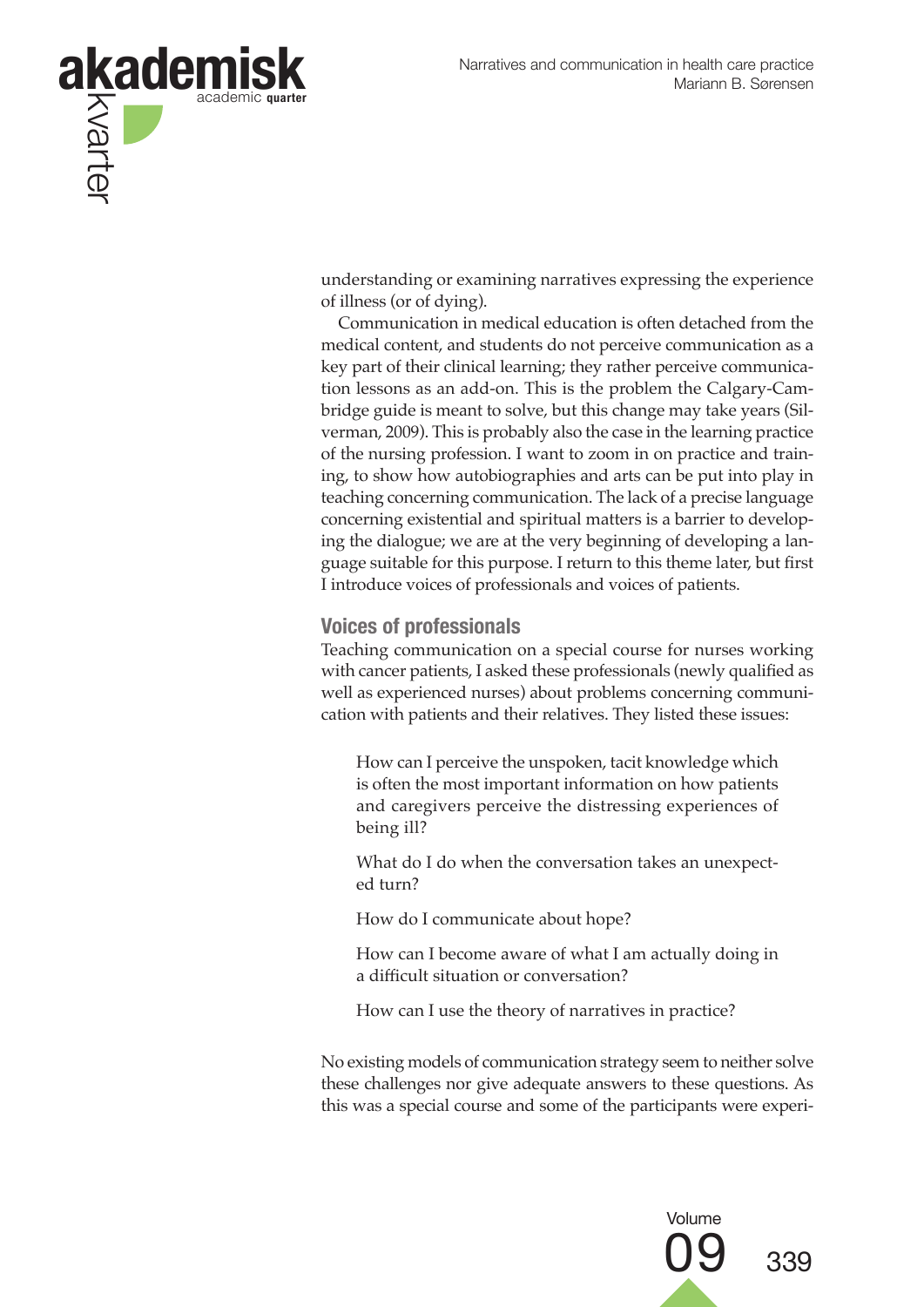

enced nurses, they referred to a number of communication techniques that they had met during their training. It was almost a tour de force through various models – as if models constantly change as fashions do – and it seemed as if professionals constantly are seeking for a new recipe, a new tool or technique to solve the problems. Nowadays the word "skill" seems to be the keyword to what is asked for (Silverman, 2005; Deurzen and Adams, 2011). When asked what the nurses need to acquire the necessary skills, they stated:

I need more theory to give my answers a safe basis

I need more "techniques" to communicate with the patient and understand his/her life world

I need specific tools or skills for practical use in conversations about being ill and in conversations about life and death

Let us have a closer look into some of these statements, first, about tacit knowledge and about using the theory of narratives in practice; later, about more theory and techniques for practical use. Embedded in tacit knowledge as well as in expressing experiences through narratives is the concept of empathy. Usually empathy is described by the statement: 'being able to put oneself in someone else's shoes and be able to feel what they feel´. Though, we know it is not possible to do so. We know from neuroscience about mirror neurons as neural basis for the capacity of developing emotions such as empathy (Hart, 2007) and we know from psychology about developing the ability for mentalization, which involves both a self-reflective component as well as an interpersonal component (Fonagy et al., 2002). This serves as a basis for working with refining the capability of empathy together with the capability of reflecting on and communicating about the needs related to existential and spiritual matters.

#### **Voices of patients**

I focus on the genre autobiography for several reasons. First, the genre has a similarity to the interview, a well-known method in qualitative inquiry, and yet it is different because the author is presenting a lived experience description that the reader can reflect on

Volume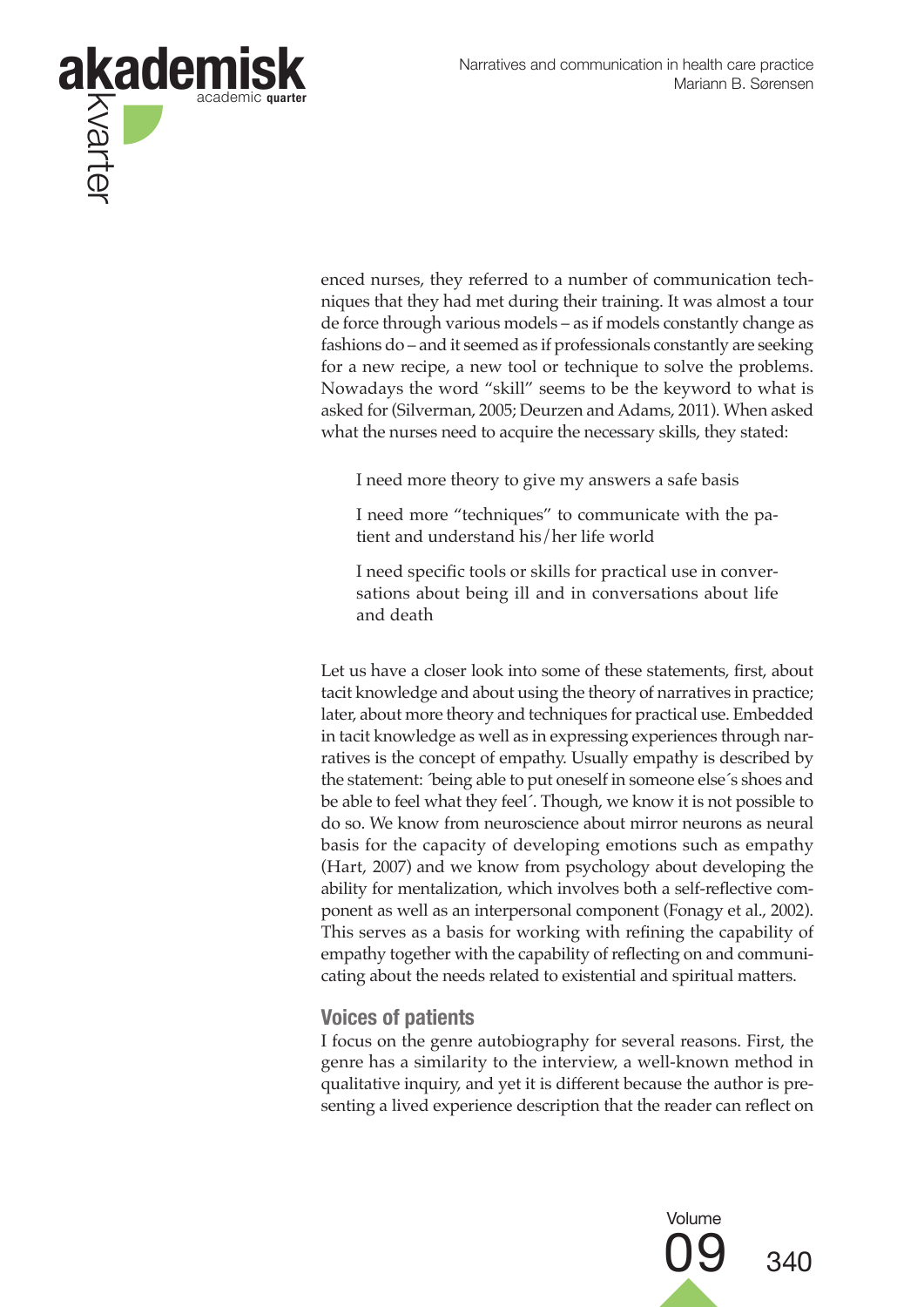

and engage in. Second, the fact that the patient is situated in a cultural, historical and relational context and is focusing on the influence of illness in everyday life qualifies the autobiography as research data and as training material.Third, autobiographies telling stories about illness have been published all over the Western world which opens up the discussion of a cultural perspective. Here I concentrate on three autobiographies published in Denmark<sup>4</sup>, selected by their significant titles illustrating the point: the usefulness as material in a training setting by putting into words extremely difficult situations and emotions. *No Man´s Land* (2009) is narrated by a mother who lost her daughter to leukemia – describing the time at the hospital as being in a no man´s land and later on describing the process of grieving. *The Waiting Room* (2011) is a dialogue between a nurse and a man in his thirties, dying of cancer, leaving behind a young wife and a small child. The dialogue focuses on existential and spiritual issues concerning life and death. In *The Taboo Breaker* (2011) two sisters both diagnosed with breast cancer comment on various taboos related to being ill. During the period of illness they showed their bald heads and they ask: Why is a cancer patient supposed to wear a wig? A possible answer is that perhaps it for the sake of the healthy, not to be confronted with illness.

In all three narratives the experience of being in a special area is described, although we know many people have experienced illness. Also situations difficult to handle both as a patient and as a relative are described, and they all comment on the role of health care professionals. Most patients have had positive experiences with professionals as individuals, but the health care system as such seems to be lacking the 'ability' for empathy and adequate communication. This means there is a challenge at an institutional level as well as at an individual level. As mentioned, custom has been to call the expert, i.e. the priest or the psychologist, if a patient or relative wants to talk about spiritual or existential issues. That is, these issues are understood in a religious or a therapeutic context, but as nurses are also expected to communicate about and take into consideration an existential/spiritual perspective, it is necessary to develop ways to work with these issues in a secular world, not automatically using or referring to neither a religious language nor a therapeutic one. Let us turn to contemporary theory of phenomenology to see if there is any help to answer the questions asked by the professionals above.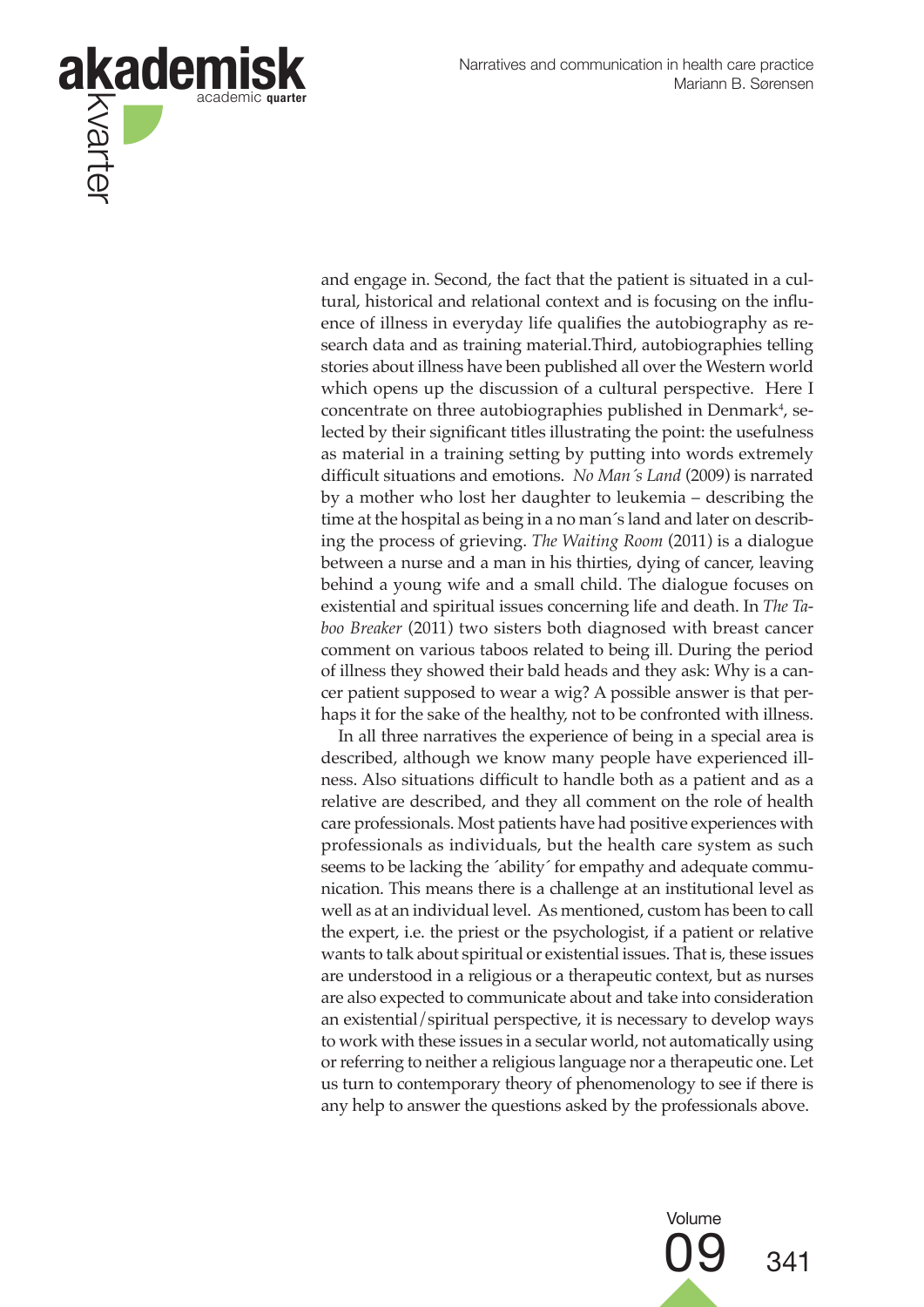

**A renewed discussion of a phenomenological approach** Amongst a variety of phenomenology I focus on a pedagogical approach. Max van Manen emphasizes in *Phenomenology of Practice* (2014) that a phenomenological approach is not a method, not a technique nor a tool. A phenomenological approach is a path or a way to understanding. To get to the heart of an experience, van Manen focuses on wonder, openness, concreteness and approach as part of the process of epoché and reduction. The goal is to gain access to the pre-reflective experience and "The "way" to knowledge and understanding begins in wonder" (van Manen, 2014, p. 223). In this process the most important act – epoché - is to put into brackets assumptions, presumptions, common understandings, and scientific explanations. To do proper analysis of experiences, the participants have to overcome subjective or private feelings, but as stated, this is an impossible act to fulfill. Qualitative research is often conducted by doing interviews. Interviewing people who are seriously ill or people who are dying involves ethical issues and therefore they are rarely conducted. In this section I outline the contours of teaching communication using autobiographies built on the assumption that data are not necessarily to be collected by interviewing, data is everywhere in our everyday life (Brinkmann, 2012). It is important to point out that an interpretation of an interview is not automatically equal to a phenomenological analysis: to do this kind of analysis requires focusing on a special ´moment´.

Contemporary theory of phenomenology represented by Patricia Benner in nursing research – together with Max van Manen in education offers ways to solve some of the problems outlined above. Benner and van Manen both do phenomenological interpretation by working with descriptions of lived experiences as texts. As stated by van Manen we cannot overcome our subjective or private feelings. Neither is it possible to "escape" our pre-understandings and assumptions – this material needs to be explicated and examined. Benner suggest paradigm cases, exemplars and thematic analysis as interpretive strategies (Benner, 2010). These strategies are all useful when analyzing the autobiographies. These texts represent the individual stories but can also function as paradigm cases and exemplars discussed in groups involving a variety of perspectives and focusing on the existential challenges as subject for thematic analysis, that is, the autobiographies are seen as examples of possi-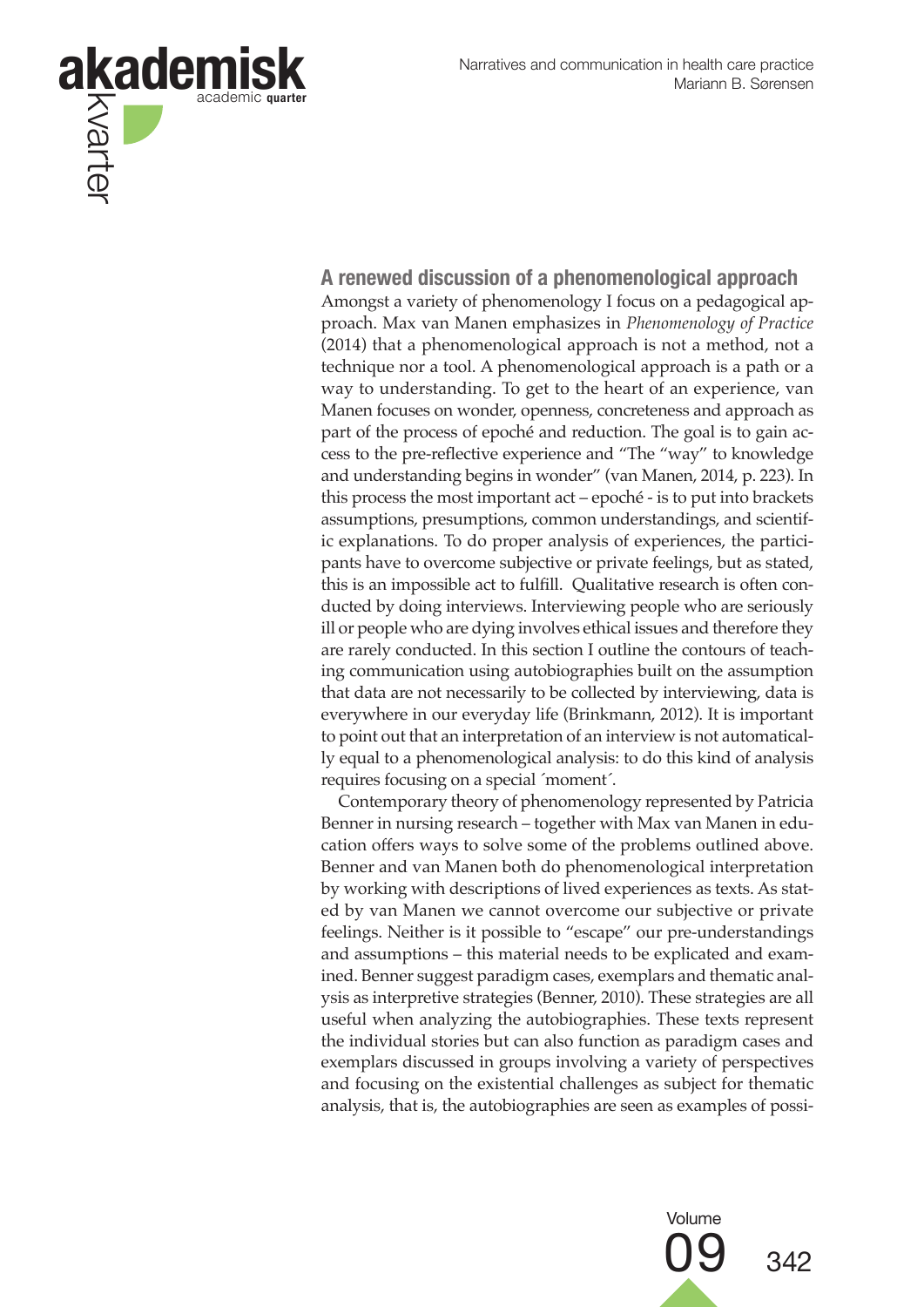

ble human experiences. The question is: How does illness interrupt human life as well as the question: How to live the everyday life including existential/ spirituals matters? I suggest that health practitioners read and discuss autobiographies in order to explicate first, what is the ordinary embedded in the extraordinary in these narratives and vice versa; second, what is contained within the bracket of assumptions, presumptions, common understandings and scientific explanations. In other words: What "knowledge" belongs to the professional, the personal and the private sphere? When I presented a list of autobiographies published since 2000 at my course many of the nurses were familiar with the autobiographies but the reading was seen as a personal or private activity. It is necessary to work with the capacity for reflexivity and here the autobiographies and arts come into play.

As we saw in the titles and in the themes of the three autobiographies the task is how to be aware of views, judgments and assumptions, when we first of all lack a proper language to talk about existential/spiritual matters. What to say and what to do being in No Man´s Land, being in The Waiting Room waiting for death, and finally how to deal with Taboos about being ill? What makes me wonder is the fact that related to narrative of illness or of dying is almost for certain a narrative about life. It is described how illness disrupts human life, and the authors are reflecting on the theme, how one ought to live. It seems as if meaning, being and time become clear in the light of death or illness. However, what we can do is pointed out by Deurzen and Adams, existential therapists: "While we can never feel what the client is feeling, what we can do is to take their experience into ourselves and engage and resonate with it" (Deurzen and Adams, 2011, p. 31). Before exemplifying how to take experience into ourselves and engage and resonate with it, let us have a closer look what is important in a pedagogical setting concerning communication.

### **Communication in the learning practice of the nursing profession**

The statement concerning theory and techniques mentioned by the nurses above points to a key point showing that we are dealing with a complex task. No technique is capable of delivering what is asked for here: to understand the world of other people, their be-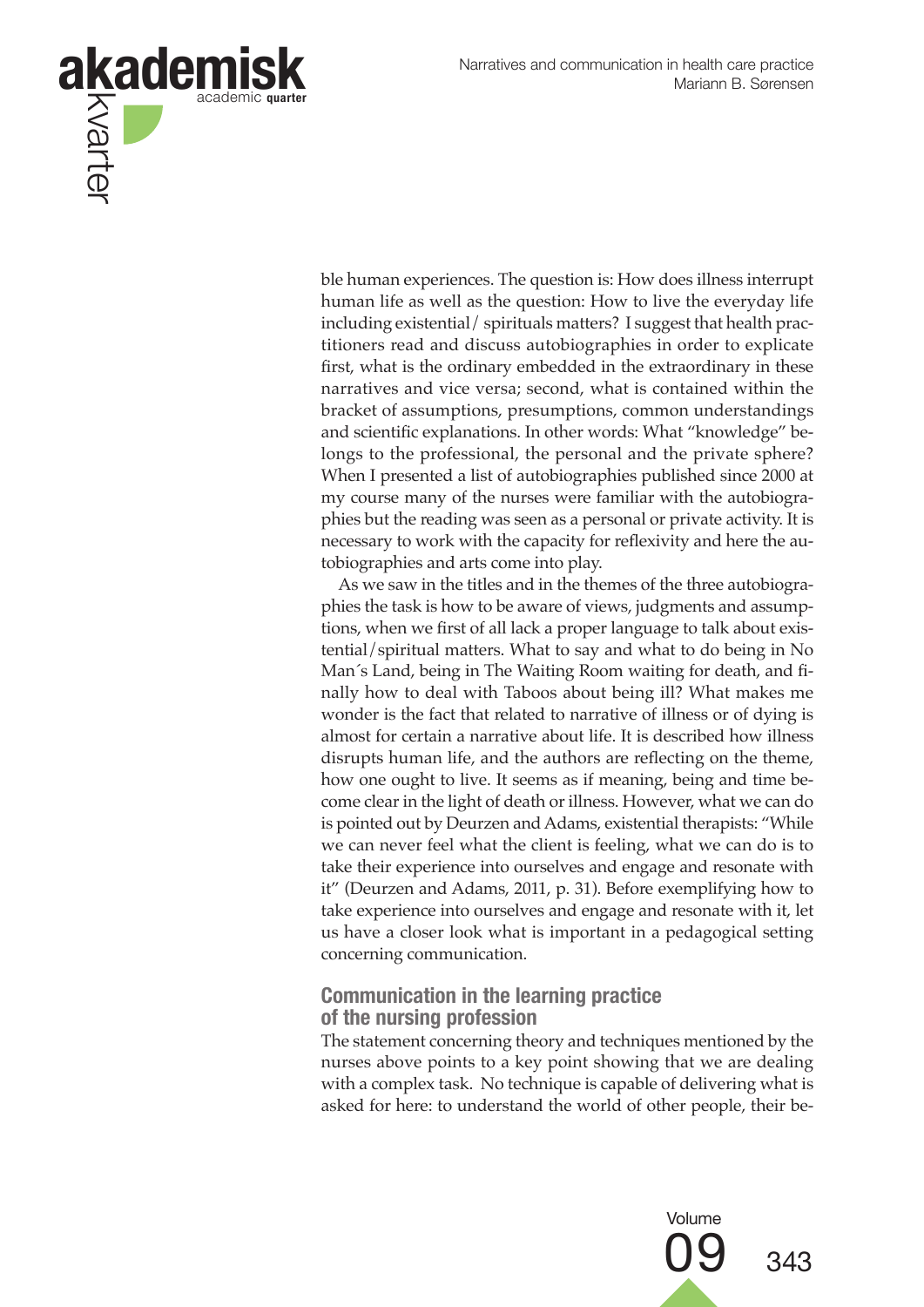

liefs, their attitudes, their responses to illness, and the path each person is to take in order to overcome distressing experiences in life. Concerning the spiritual ´part´ of the perspective, the question about beliefs is even more problematic as it in general belongs to the personal and private sphere and language is missing.

Finally, how are various genres to be used as learning spaces for healthcare providers in practice? By examining examples it is possible for nurses to refine their individual capabilities in collaboration with one another in a way which reduces the sense of vulnerability, anxiety and helplessness related to spontaneous and unprepared conversations about life and death. A statement mentioned by a professional in the beginning of the article was: I need more theory to give my answers a safe basis. Probably, the solution is not more theory but an integration of theory with lived experience descriptions, one´s own together with descriptions of others. In difficult communication dilemmas are often at stake; there are no simple questions and no simple answers. Empowerment by discussing dilemmas (Jacobsen, 2008), establishing a ´knowledge-lab´ (Erstad and Hansen, 2013) or a ´practicum´ (Schön, 1987) or working with a problem based learning model are paths to follow. Establishing a lab where healthcare professionals by using autobiographies as well as other art products can work with not only the narratives of others, but also with their own narratives – self-reflection - in a non-therapeutic setting. Bringing together novices as well as experienced nurses opens up for the possibility to wonder and learn from this from different angles and from a variety of perspectives. Van Manen asks the question: Is it possible to bring others to wonder? He illustrates the answer with an anecdote<sup>5</sup>: One night when driving home by car in in the Canadian woods together with his two children, he stopped the car and looking into the dark sky he wondered about life, meaning and the universe. Asked, the children also wondered, but they were more concrete; they wondered about danger, wolves and being afraid of the dark. Children, adults, young and elderly people do wonder, but you never can tell their perspective. This is this kind of different perspectives I have in mind when working with autobiographies and arts in a lab, where professional, personal and private experiences are brought into play. I take for granted that our consciousness do not consists of

Volume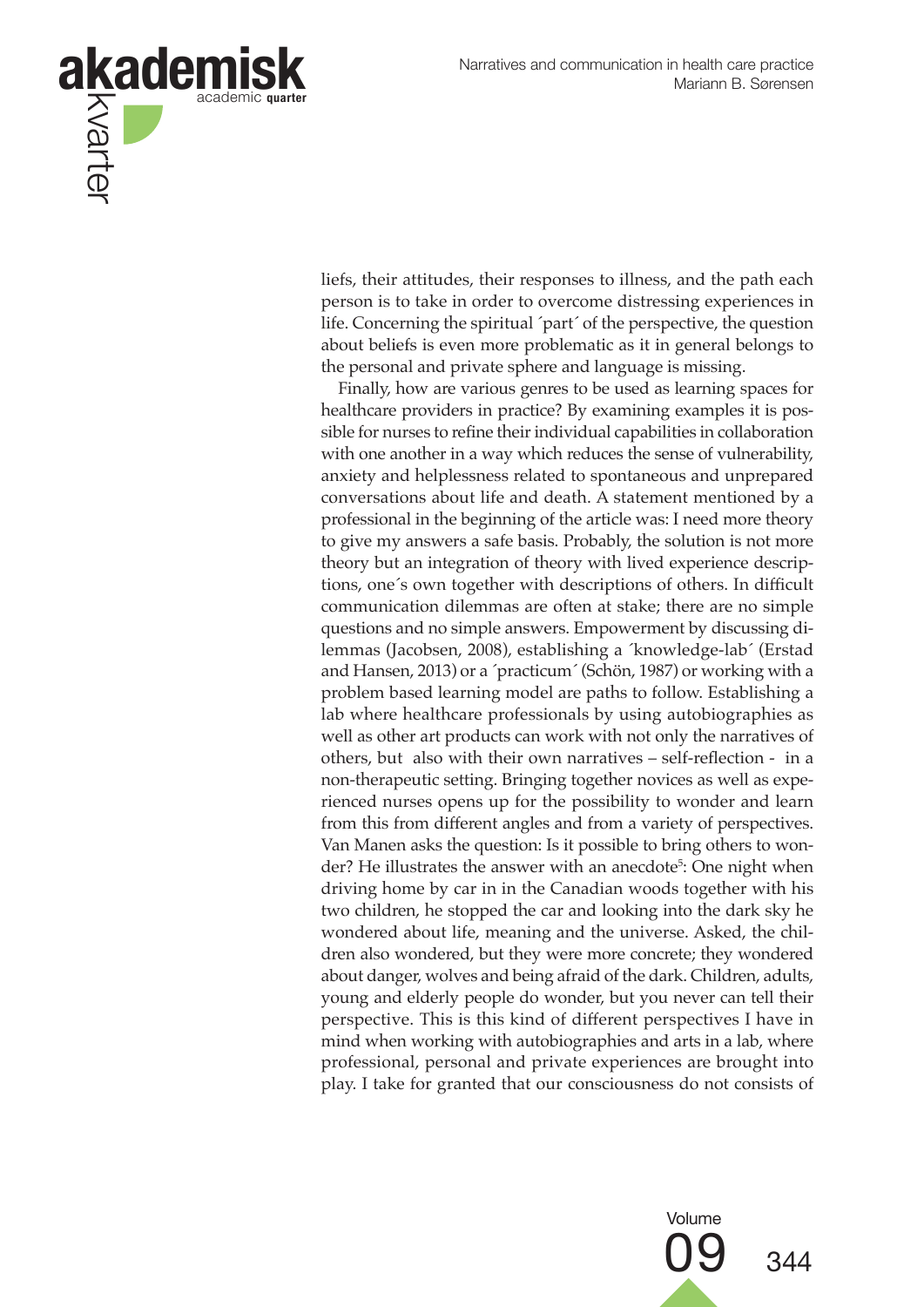

three boxes labeled professional, personal and private, experience is a much more complex phenomenon.

The goal is to enable professionals to listen to narratives and to hear the unspoken, to be able to take several perspectives into consideration, and to enable them to be counselors for patients and relatives concerning existential matters related to overcoming the distressing experiences of being ill. That is: to motivate, inspire and guide behavior of patients and relatives in the present – being ill and in the future living with a lifelong disease or living as a survivor. Furthermore, the goal is that participants should be able to engage in the contemporary existential-phenomenological debate, to identify and describe the important concepts and to apply an existential and phenomenological approach to their professional life.

If we are to take narratives and the perspective of patients and relatives seriously in the effort to make people co-constructors of health and wellbeing, the communication must be formed as a conversation, a dialogue, a meeting, a real talk – not as information transmission from an expert to a non-expert. If communication training is to become an important part of health care service, it will be expedient to make a connection to concrete contents and build a bridge between medicine and nursing, for example through common training including doctors and nurses. As stated by Nerheim, professor in philosophy, who is working with science and communication: "To communicate is to share the world of the other" (Nerheim, 1995, p. 274, my translation). That is, communication is no add-on activity, and health care professionals, patients and relatives are all to communicate. Further challenges to discuss are: how to engage patients and relatives, how to handle informed medical decisions and shared decision making – all including bio-psycho-social as well as existential/spiritual perspectives. These perspectives could perhaps be part of developing the field of narrative medicine in the 21st century within the frame of human science.

## **References**

Ammentorp, J., Graugaard, L.T., Lau, M.E., Anderson, T.P., Waidtløw, K. and Kofoed, P.-E. (2014). Mandatory communication training of all employees with patient contact. *Patient Education and Counseling 95*, pp. 429-432.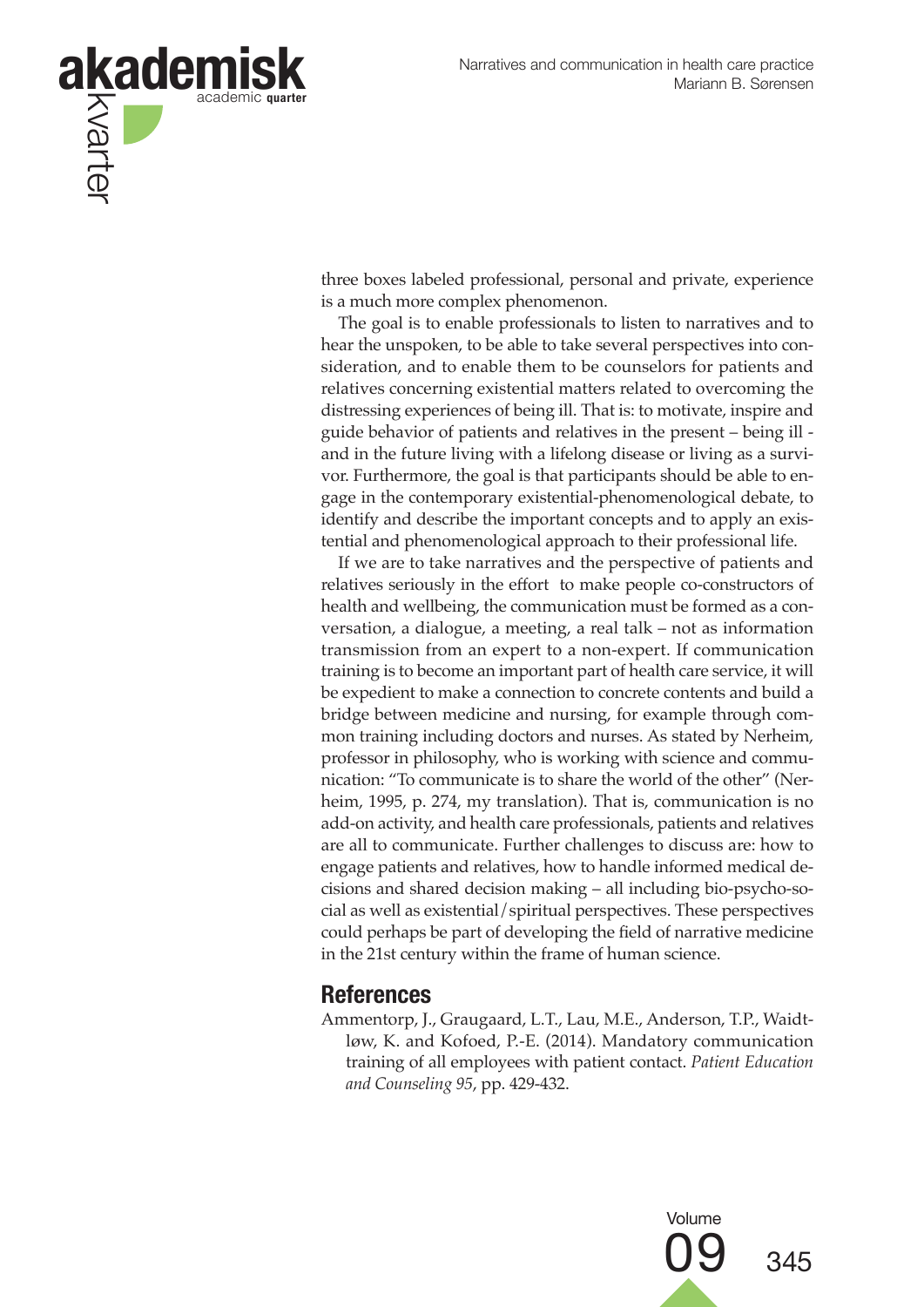

- Aldridge, D. (2004).Health, the individual and integrated medicine: revisiting an aesthetic of health care. Palo Alto, California: ebrary.
- Benner, P. (2010). Quality of Life: A Phenomenological Perspective on Explanation, Prediction, and Understanding in Nursing Science. In P.Griffiths and Bridges, J. (eds.). *Nursing Research Methods. Volume ll Qualitative Approaches.* London: Sage, pp. 289-304.
- Bergsøe, J. and Bergsøe, J.(2011). *Tabuknuseren.* Frederiksberg: Frydenlund.
- Brinkmann, S. (2012). *Qualitative Inquiry in Everyday Life.* London: Sage publications Ltd.
- Carlsson, P. and Ege, J. M. (2010). *Kommunikation med patienter.* Wisby & Wilkens.
- Christensen, K. S., Cold, S., Gribsholt, S.B., Hansen, T, Jørgensen, M., and Pedersen, B.D. (eds.). (2011). *Medicinsk kommunikation.* FADL´s Forlag.
- Deurzen, E. and Adams, M. (2011). *Skills in Existential Counseling & Psychotherapy*. London: SAGE.
- Erstad, I. H. and Hansen, F.T. (eds.).(2013). *Kunnskapsverkstedet : å se det levende i en praksis.* Oslo: Universitetsforlaget.
- Fonagy, P., Gergely, G., Jurist, E.L. and Target, M. (2002). *Affect Regulation, Mentalization, and the Development of the Self.* New York: Other Press.
- Häggblom, K. &. Mattsson, P-O. (2007). Patografin den sjukes egen journal. *Läkartidningen* 11 no. 47 20.
- Hart, S. (2007). Spejlneuroner, kontakt og omsorg. *Psykolog Nyt nr. 11*, pp.14-20.
- Jacobsen, B. (2008). *Invitation to Existential Psychology: A Psychology for the Unique Human Being and its Applications in TherapyInvitation to Existential Psychology.* Wiley.
- Kløvedal, A. (2009). *Ingenmandsland.* København: Tiderne Skifter.
- Nielsen, R. and Harder, J. (2010). *Venteværelset en døendes fortællinger om livet.* København: Unitas Forlag.
- Nerheim, H. (1995). *Vitenskap og kommunikasjon*. Oslo: Universitetsforlaget.
- Schön, D. A. (1987). *Educating the Reflective Practitioner. Toward a New Design for Teaching and Learning in the Professions.* Wiley.
- Silverman, J. (2009). Teaching clinical communication: A mainstream activity or just a minority sport? *Patient Education and Counseling 76*, pp. 361-367.

Volume